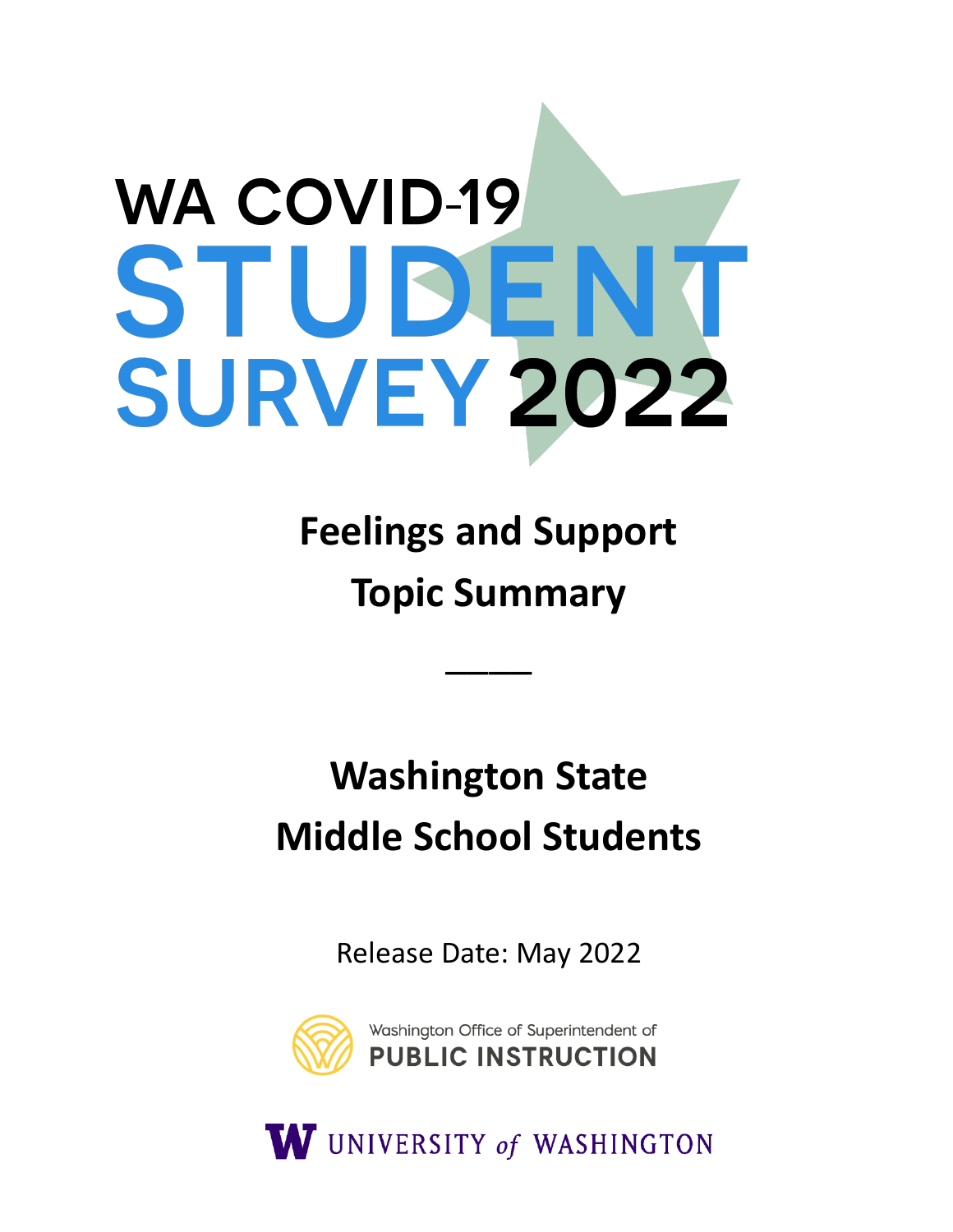

#### **Brief Overview of the COVID-19 Student Survey**:

In February 2022, nearly 8,000 middle school students grades 6-8 completed an online survey to assess behaviors and attitudes across a number of health domains relevant to the COVID-19 pandemic. For more information about the survey or to view other reports, please visit:

#### <https://www.k12.wa.us/student-success/health-safety/covid-19-student-survey>

The purpose of this document is to describe feelings of loneliness and fear as well as worries specific to contracting COVID-19. This report also describes supports cited by students during the COVID-19 pandemic. These findings are presented within subpopulations of the middle school sample to assess whether certain students have been affected differently than others. Specifically, this report will look at feelings and supports by self identified ethnicity, race, gender identity, sexual orientation, disability status, migratory working family status, and financial distress.

#### **Background on Students' Feelings and Support**

- Social isolation and loneliness during COVID-19 can impact mental health in adolescents and increase risk of depression and anxiety (Loades et al., 2020).
- While COVID-19 has presented challenges to adolescent health, social and emotional support from adults and peers can foster resilience (Dvorsky et al., 2021).
- Social support during crises is an important coping mechanism that can protect adolescents from the effects of loneliness and isolation that may be particularly pronounced during the COVID-19 pandemic when social distancing was advised to slow the spread of the disease (Saltzman et al., 2020).

#### **What Does the Middle School Sample Look Like?**

Survey participation was voluntary at both the school and student level. Therefore, **this is a convenience sample and is not intended to be generalized to the state population**. It is important to be thoughtful in how you interpret and use these results. When framing the findings, you might consider using language such as "Among participating students…" or "Of students who took the 2022 COVID-19 Student Survey…".

The proportion of participating students within each demographic category are described in the table below.

*Note: Students who reported "I do not know what this question is asking" or "I prefer not to answer" were not included in the analyses described in this document.* 

| Sample Size and Proportion of Middle School Participants by Demographic Group |                       |                                |              |         |              |                          |           |                           |                           |                          |            |                           |                           |
|-------------------------------------------------------------------------------|-----------------------|--------------------------------|--------------|---------|--------------|--------------------------|-----------|---------------------------|---------------------------|--------------------------|------------|---------------------------|---------------------------|
| Race                                                                          |                       |                                |              |         |              |                          |           | <b>Hispanic</b>           |                           | <b>Disability Status</b> |            | <b>Migratory Status</b>   |                           |
| <b>AIAN</b>                                                                   | <b>Asian</b>          | <b>Black</b>                   | <b>NHOPI</b> | White   | <b>Other</b> | <b>Multiple</b>          |           | <u>Yes</u>                | $\underline{\mathsf{No}}$ | <u>Yes</u>               | $No$       | <u>Yes</u>                | $\underline{\mathsf{No}}$ |
| 521                                                                           | 408                   | 319                            | 138          | 3,643   | 1,533        | 800                      |           | 1,969                     | 5,647                     | 475                      | 5,533      | 776                       | 5,993                     |
| $(7.1\%)$                                                                     | $(5.4\%)$             | (4.3%)                         | (1.9%        | (49.5%) | (20.8%)      | $(10.9\%)$               |           |                           | $(25.9\%)$ $(74.1\%)$     | (7.9%                    | $(92.1\%)$ | (11.5%)                   | (88.5%)                   |
|                                                                               |                       |                                |              |         |              |                          |           |                           |                           |                          |            |                           |                           |
| <b>Gender Identity</b>                                                        |                       |                                |              |         |              |                          |           | <b>Sexual Orientation</b> |                           |                          |            | <b>Financial Distress</b> |                           |
| <b>Male</b>                                                                   | Female                | <b>Transgender Questioning</b> |              | Other   |              | Heterosexual Gay/Lesbian |           |                           | <b>Bisexual</b>           | <b>Questioning</b>       | Other      | <u>Yes</u>                | $\underline{\mathsf{No}}$ |
| 2,375                                                                         | 2,048                 | 103                            | 200          | 189     |              | 3,240                    | 227       |                           | 524                       | 263                      | 318        | 487                       | 6,768                     |
|                                                                               | $(48.3\%)$ $(41.7\%)$ | $(2.1\%)$                      | $(4.1\%)$    | (3.9%)  |              | $(70.9\%)$               | $(5.0\%)$ |                           | (11.5%)                   | (5.8%)                   | $(7.0\%)$  | (6.7%)                    | (93.3%)                   |

**Key**: AIAN = American Indian and Alaska Native, NHOPI = Native Hawaiian and Other Pacific Islander. For Gender Identity and Sexual Orientation, "Other" refers to students who indicated that "Something else fits better".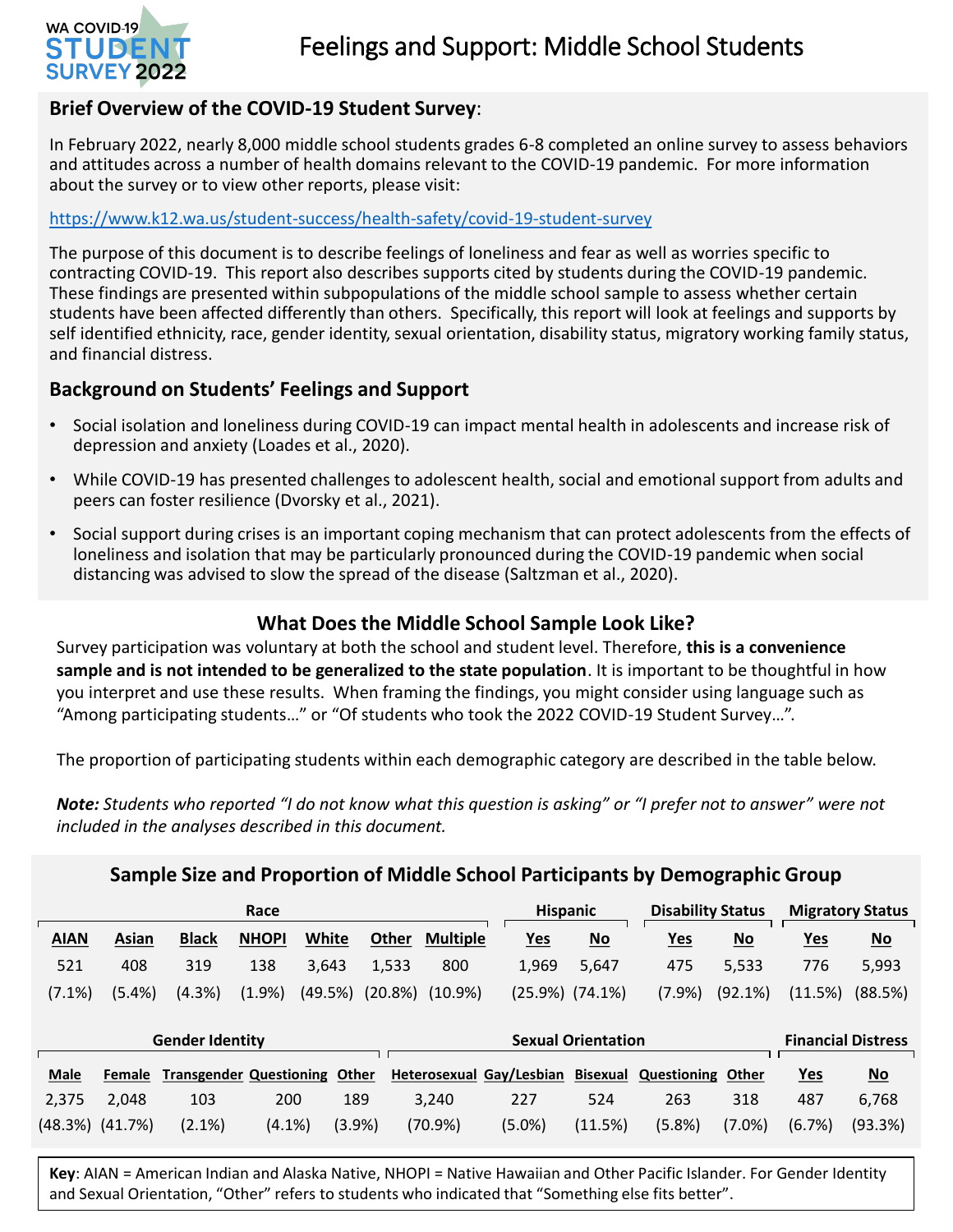

#### **Survey Items to Identify Student Subgroups**

#### **Ethnicity** :

Students were asked, "Are you Hispanic/Latino/Latina/Latinx?" Students who indicated "Yes" were coded as Hispanic. Students indicating "No" were not. Ethnicity was treated separately from race. That is, a student's response to this question was independent to their response for a question about race.

#### **Race**:

Students were asked, "What is your race?" They were shown a list of racial groups and were instructed to select all that applied to them. Students who selected more than one racial category were included in the Multiple Race category.

#### **Gender Identity**:

For gender identity, students were asked, "How do you currently identify yourself?" Students were shown a list of responses that included "I do not know what this question is asking" and "I prefer not to answer." Students who did not know what the question was asking or who preferred not to answer were not included in the analyses for these respective subgroup comparisons. *Note that this question was not asked of 6th grade students, so all comparisons by gender identity have excluded 6th grade students.* 

#### **Sexual Orientation**:

Sexual orientation was assessed with the question, "Which of the following best describes you?" This question was followed by a list of choices that included "I do not know what this question is asking" and "I prefer not to answer." Students who did not know what the question was asking or who preferred not to answer were not included in the analyses for these respective subgroup comparisons. For the purpose of this summary, students that indicated that they identified as "Gay" or "Lesbian" were combined into one category. *Note that this question was not asked of 6th grade students, so all comparisons by sexual orientation have excluded 6th grade students.* 

 $LGBTQ+$ : In this document, we use  $LGBTQ+$  to describe a diverse and encompassing range of minority sexualities and gender identities that include (L)esbian, (G)ay, (B)isexual, (T)ransgender, (Q)uestioning and (+) additional gender identities and sexual orientations.

#### **Students Identifying as Having a Disability or Long-term Health Condition**:

Disability status was defined by whether a student responded "Yes" to the item, "Are you limited in any activities because of a disability or long-term health problem including physical health, emotional, or learning problems expected to last 6 months or longer?" Students were given the opportunity to select "I am not sure or I prefer not to answer" and these were excluded from analyses of these subgroup comparisons.

#### **Students From a Migratory Working Family** :

Migratory working family status was defined by whether a student endorsed the item, "Have you or your family moved in the past 3 years to another school district or city for **temporary or seasonal** work in agriculture, dairy or fishing?"

#### **Financial Distress**:

Financial distress was assessed by a student's response to a single item, "How often during the current school year did you or your family have to cut meal size or skip meals because there wasn't enough money for food?" Students that indicated that their family had to cut meal size or skip meals due to insufficient funds at any time during the past year were categorized as financially distressed.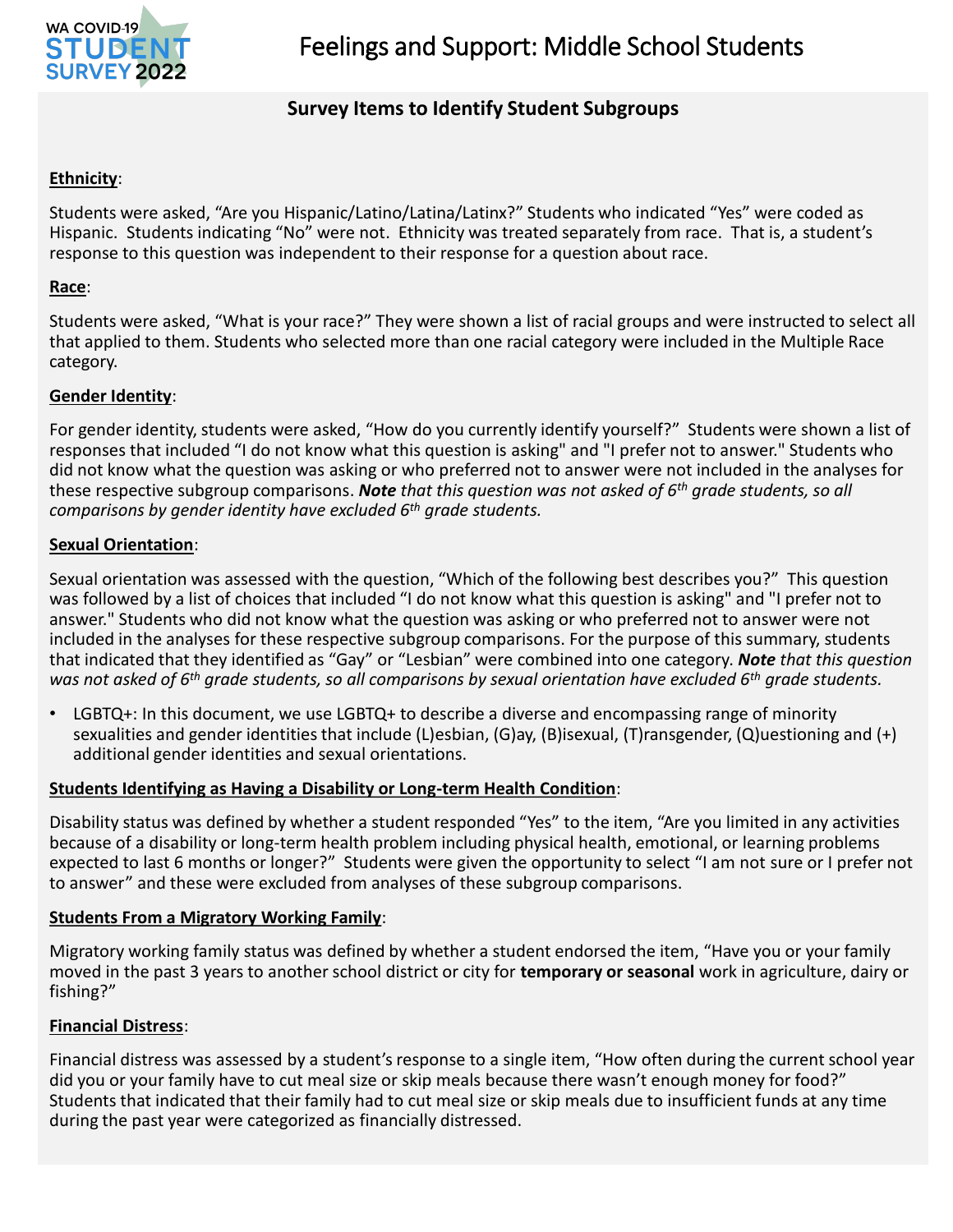

#### **Key Takeaways from Middle School Students Who Took the Survey**

#### **Feeling Lonely, Scared and Worried**

- More than 1 out of 5 middle school students (21.7%) reported that they often feel lonely. Reports of loneliness were especially common among those students identifying as LGBTQ+, those identifying as having a disability, and those identified as being financially distressed.
- 10.6% of middle school students reported that they often feel scared with higher rates among those identifying as LGBTQ+, those identifying as having a disability, and those identified as being financially distressed.
- 16.8% of middle school students who responded to this survey reported being worried about getting sick with COVID-19 and more than one-third (33.1%) reported being worried about their friends and family getting sick with the virus.

#### **Support**

- Nearly 4 out of 5 middle school students (79.3%) who took this survey reported that they had a supportive adult that they could turn to if needed. Only 48.2% of students identifying as transgender reported having a supportive adult. Rates of adult support were also lower among those students identifying as LGBTQ+, those identifying as having a disability, and those identified as financially distressed.
- 88.7% of middle school students responding to this survey reported that they had a safe place that they could go to outside of school hours if they needed help.
- Over half (61.5%) of middle school students felt that they were often supported by peers. Students identifying as transgender (48.9%), disabled (52.8%) and those identified as financially distressed (42.8%) were less likely to report having peer support.
- Nearly two thirds (64.5%) of middle school students reported that a teacher or adult at their school would check in with them at least "sometimes" to see how they were doing. Students identifying as transgender (49.4%) and students identified as financially distressed (53.4%) reported lower rates of teacher support.
- 41.6% of middle school students reported that they received emotional support from others to help them cope with stress. Less than 1 out of 3 students identified as financially distressed reported that they received emotional support from others.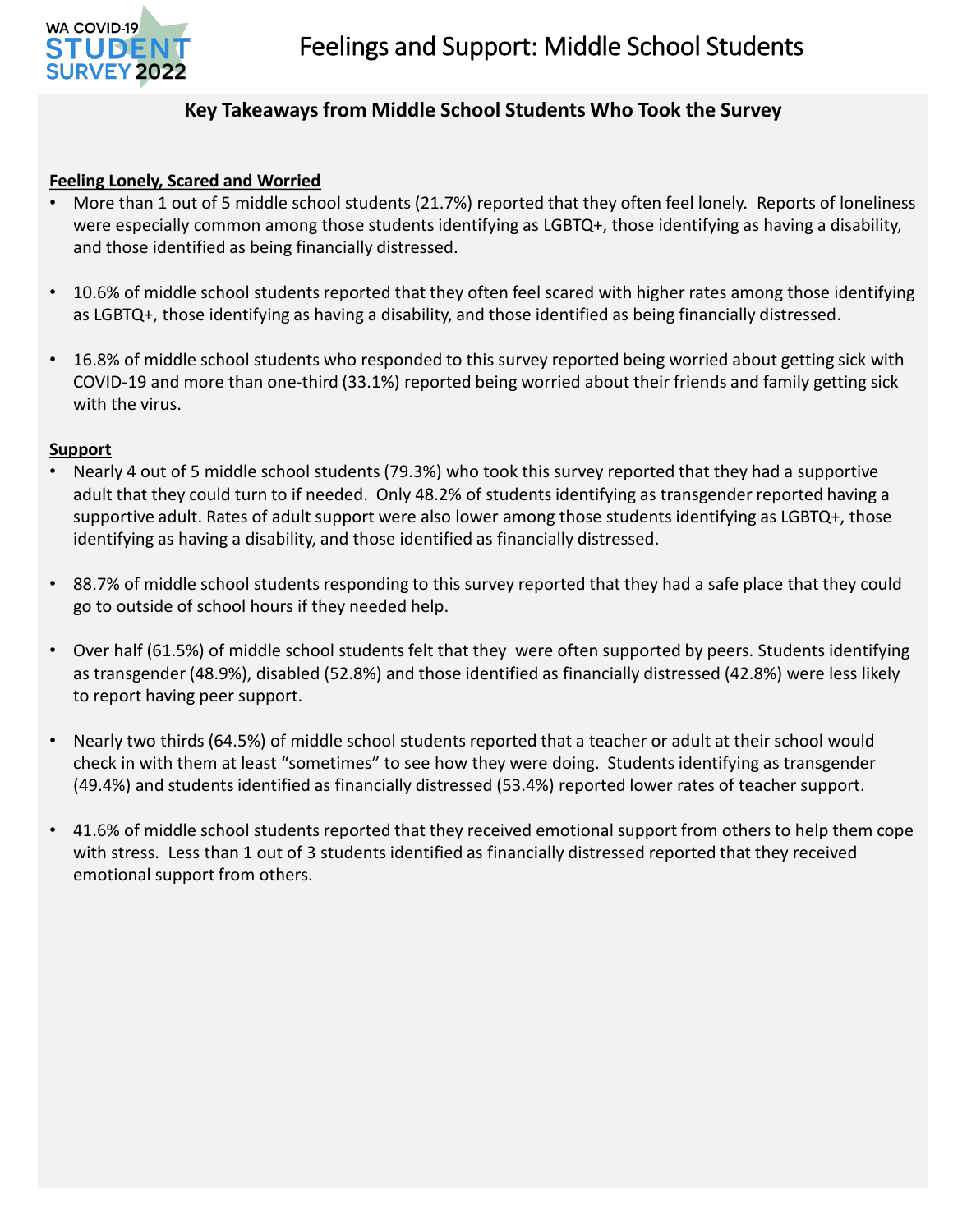

## Feelings and Support: Middle School Students Feeling Lonely

*Question: How often do you feel lonely?* 



- Higher percentages indicate more students within a group reported feeling lonely often.
- Prevalence estimates are displayed with 95% confidence intervals, shown with black error bars.
- Response options to this item included "Hardly Ever", "Some of the Time", and "Often." Percentages shown above indicate those who selected "Often."
- Please visit <https://www.k12.wa.us/student-success/health-safety/covid-19-student-survey>for more information about the survey or to view other reports.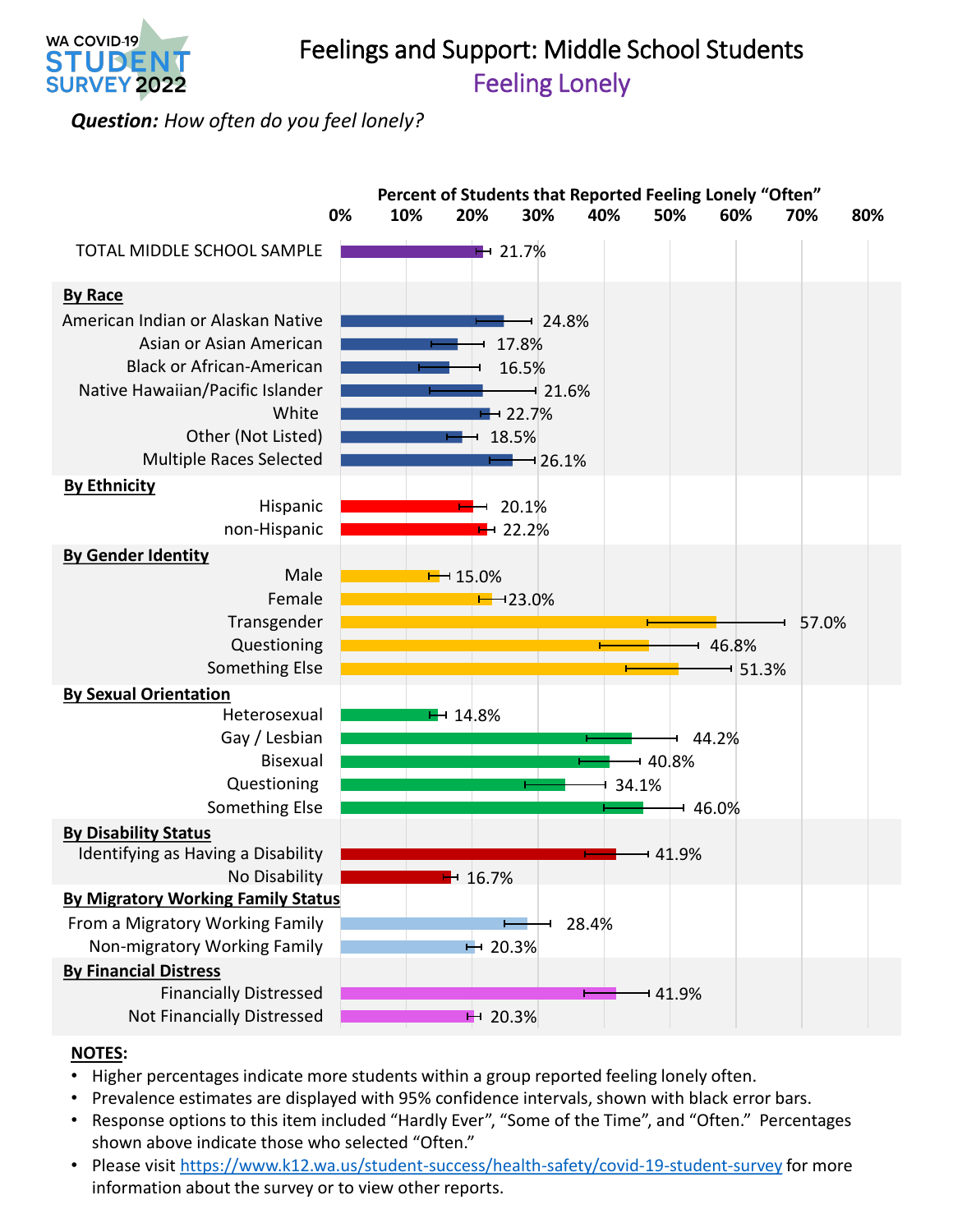

## Feelings and Support: Middle School Students Feeling Scared

*Question: How often do you feel scared?* 



- Higher percentages indicate more students within a group reported feeling scared often.
- Prevalence estimates are displayed with 95% confidence intervals, shown with black error bars.
- Response options to this item included "Hardly Ever", "Some of the Time", and "Often." Percentages shown above indicate those who selected "Often."
- Please visit <https://www.k12.wa.us/student-success/health-safety/covid-19-student-survey>for more information about the survey or to view other reports.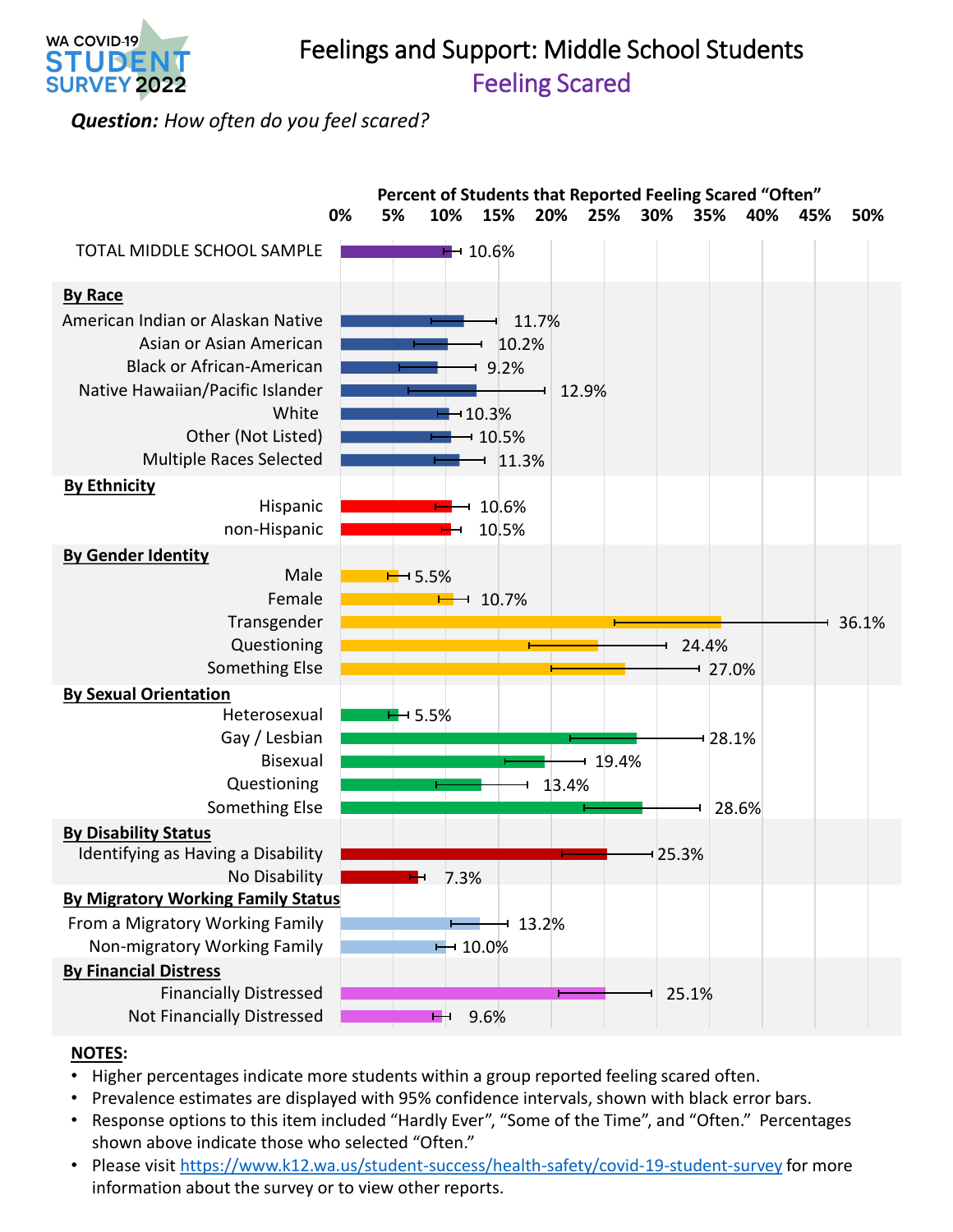

## Feelings and Support: Middle School Students Worried about getting Sick from COVID-19

*Question: How much are you worried right now about the following things as a result of the COVID-19 pandemic? Getting sick with COVID-19.* 



- Higher percentages indicate more students within a group reported feeling worried about getting sick.
- Prevalence estimates are displayed with 95% confidence intervals, shown with black error bars.
- Percentages shown above indicate those who selected "Pretty Worried" or "Extremely Worried".
- Please visit <https://www.k12.wa.us/student-success/health-safety/covid-19-student-survey>for more information about the survey or to view other reports.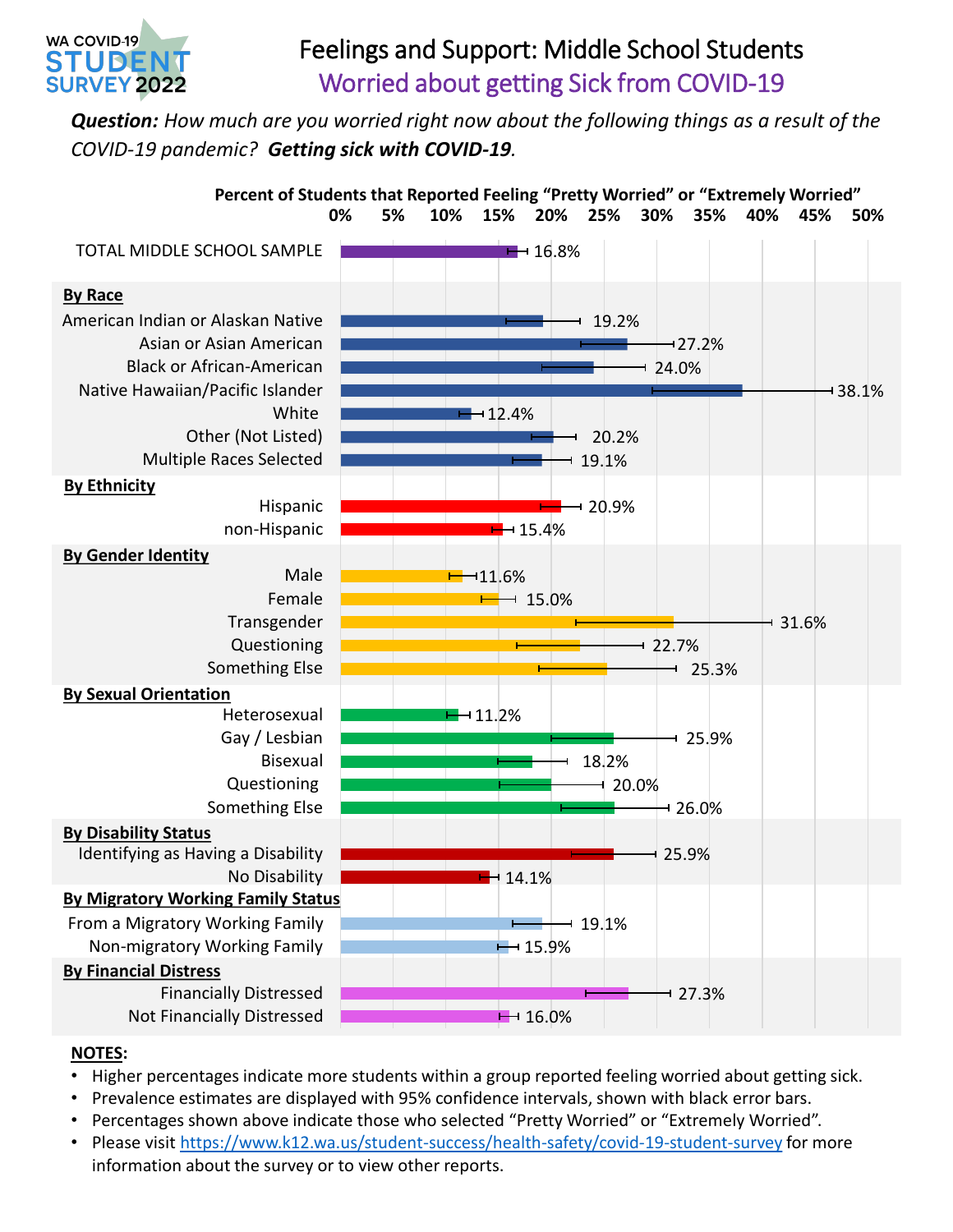## Feelings and Support: Middle School Students Worried about Friends/Family getting Sick from COVID-19

*Question: How much are you worried right now about the following things as a result of the COVID-19 pandemic? Your friends or family getting sick with COVID-19.* 



#### **NOTES:**

WA COVID-19 STUDEI **SURVEY 2022** 

- Higher percentages indicate more students reported feeling worried about friends/family getting sick.
- Prevalence estimates are displayed with 95% confidence intervals, shown with black error bars.
- Percentages shown above indicate those who selected "Pretty Worried" or "Extremely Worried".
- Please visit <https://www.k12.wa.us/student-success/health-safety/covid-19-student-survey>for more information about the survey or to view other reports.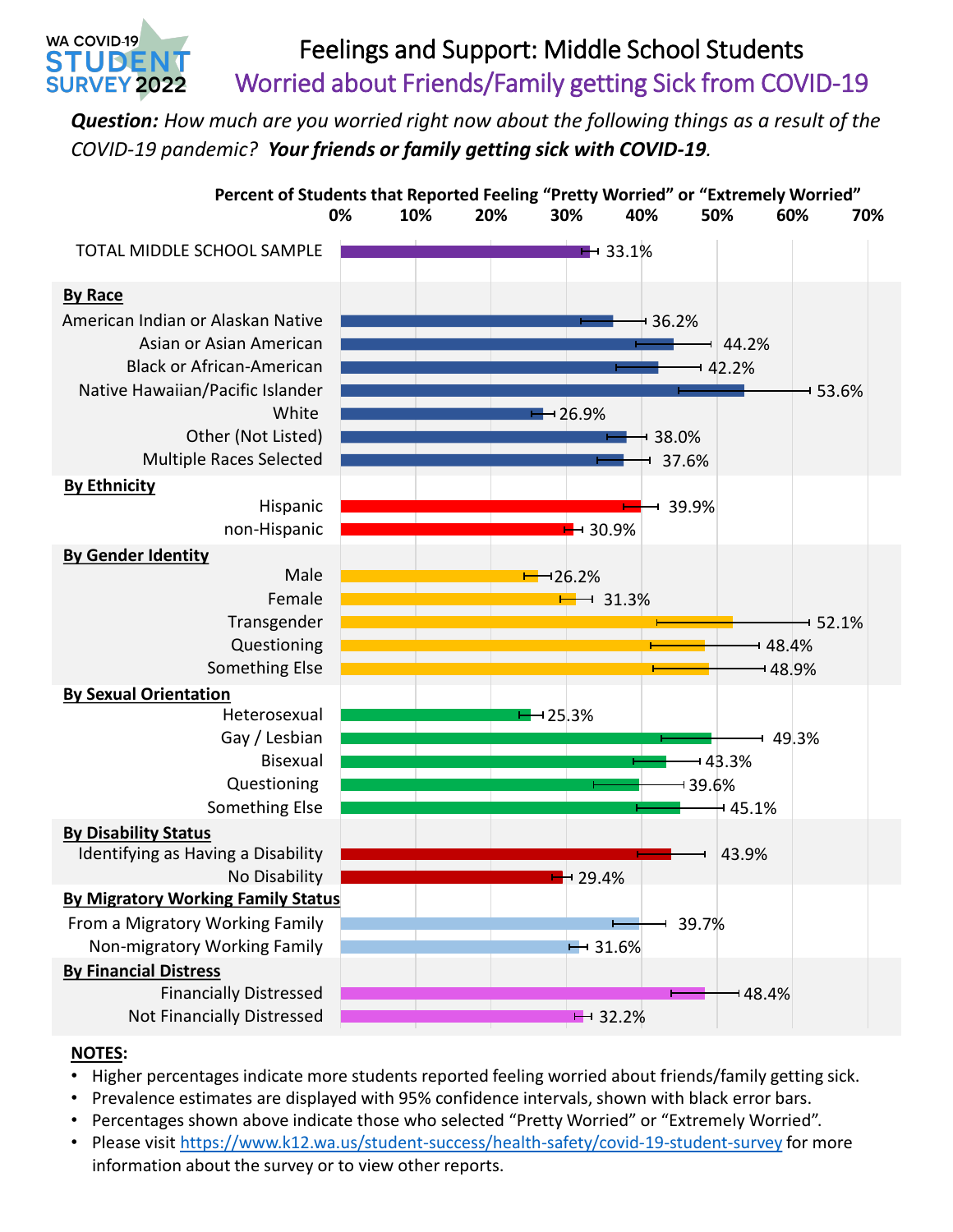

## Feelings and Support: Middle School Students Supportive Adults

*Question: Are there adults you can turn to for help or support if needed?* 



- Higher percentages indicate more students within a group reported having a supportive adult.
- Prevalence estimates are displayed with 95% confidence intervals, shown with black error bars.
- Percentages shown above indicate those who selected "Yes".
- Please visit <https://www.k12.wa.us/student-success/health-safety/covid-19-student-survey>for more information about the survey or to view other reports.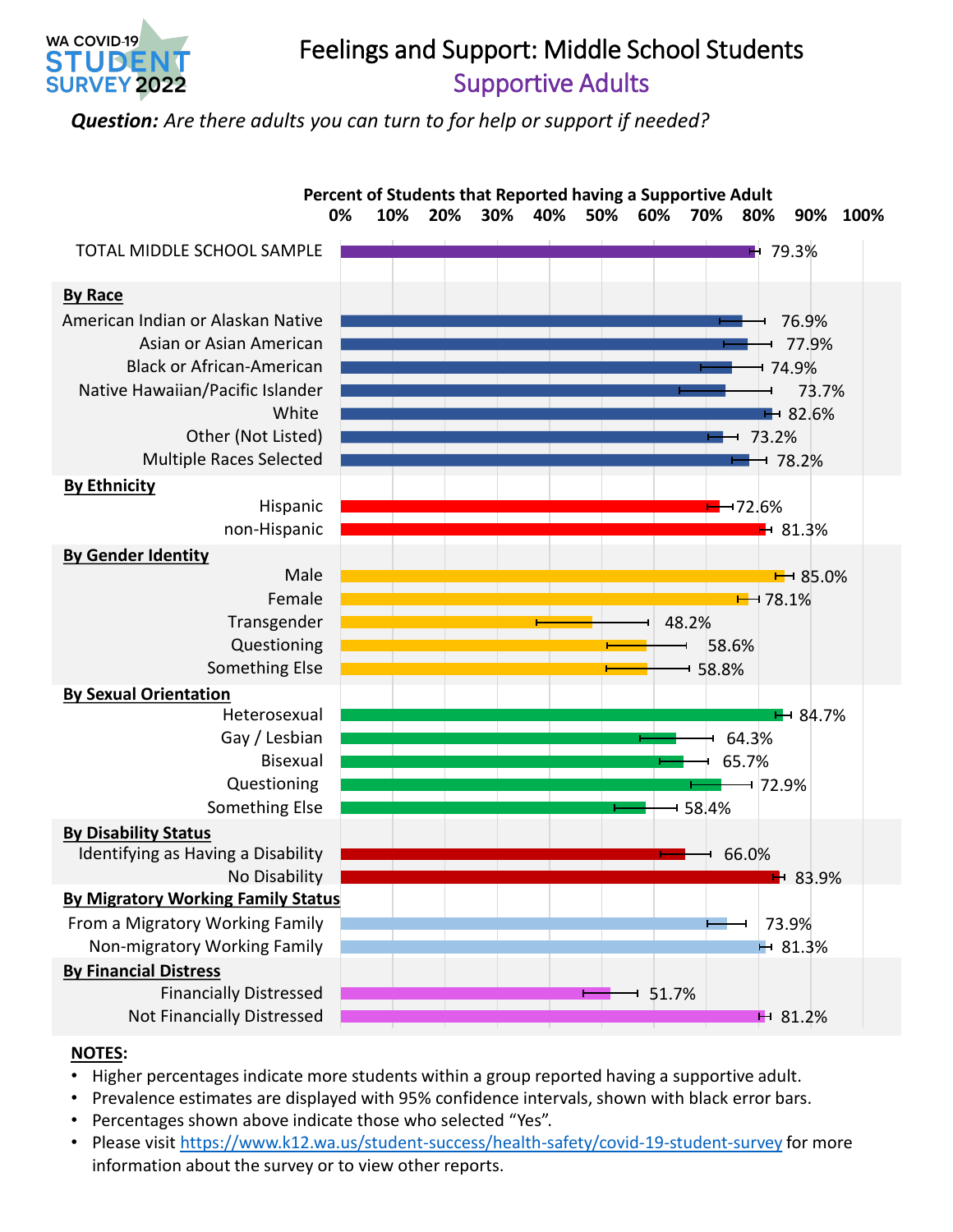

## Feelings and Support: Middle School Students Safe Place Outside of School

*Item: Outside of school hours, there is a safe place or person I can go to if I need help.* 



- Higher percentages indicate more students within a group reported having a safe place they can go.
- Prevalence estimates are displayed with 95% confidence intervals, shown with black error bars.
- Percentages shown above indicate those who selected "Agree" or "Strongly Agree".
- Please visit <https://www.k12.wa.us/student-success/health-safety/covid-19-student-survey>for more information about the survey or to view other reports.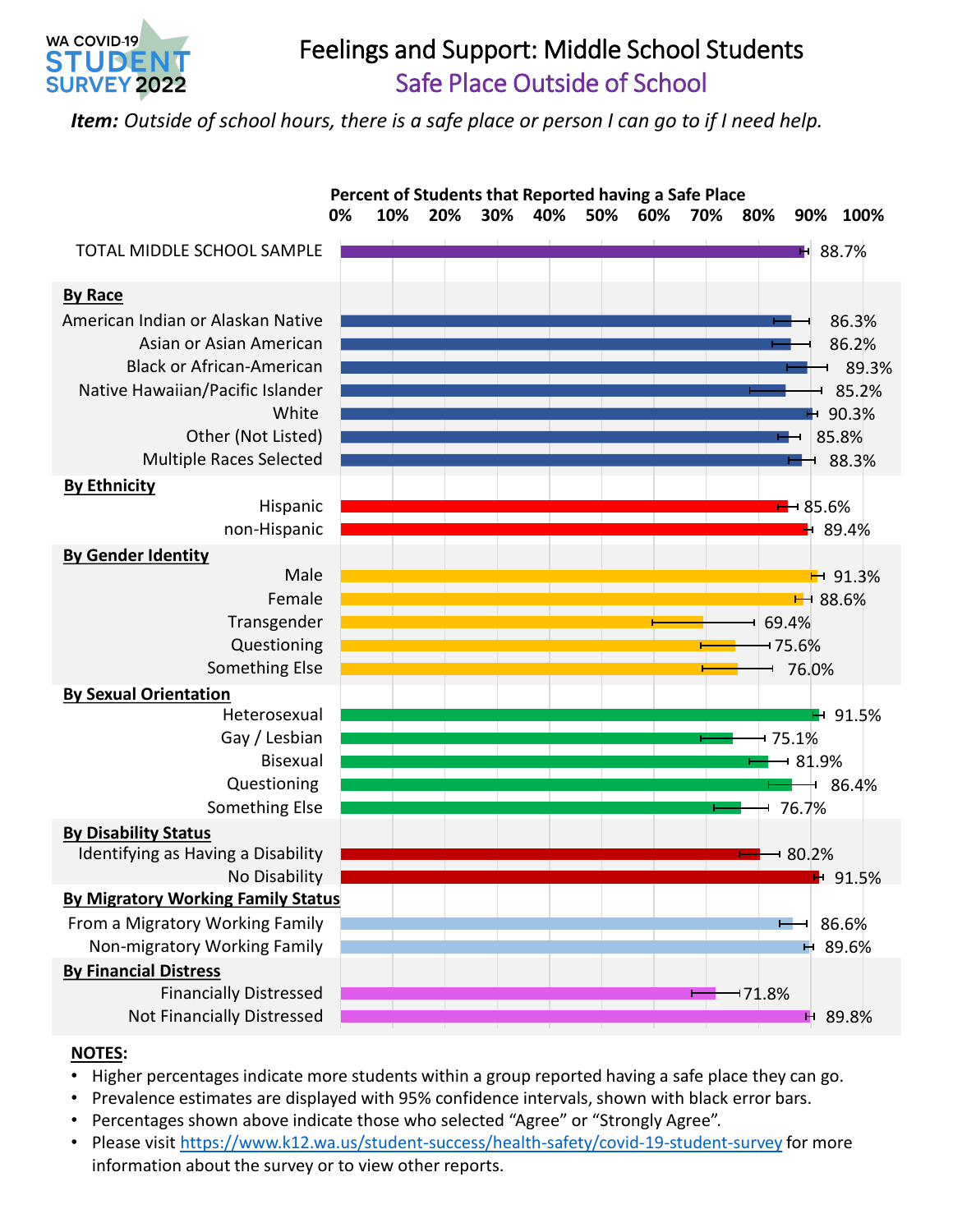

## Feelings and Support: Middle School Students Peer Support

*Question: In the past school year, how often have you felt supported by your friends or classmates?* 



- Higher percentages indicate more students within a group reported feeling supported by peers.
- Prevalence estimates are displayed with 95% confidence intervals, shown with black error bars.
- Percentages shown above indicate those who selected "Often" or "Very Often".
- Please visit <https://www.k12.wa.us/student-success/health-safety/covid-19-student-survey>for more information about the survey or to view other reports.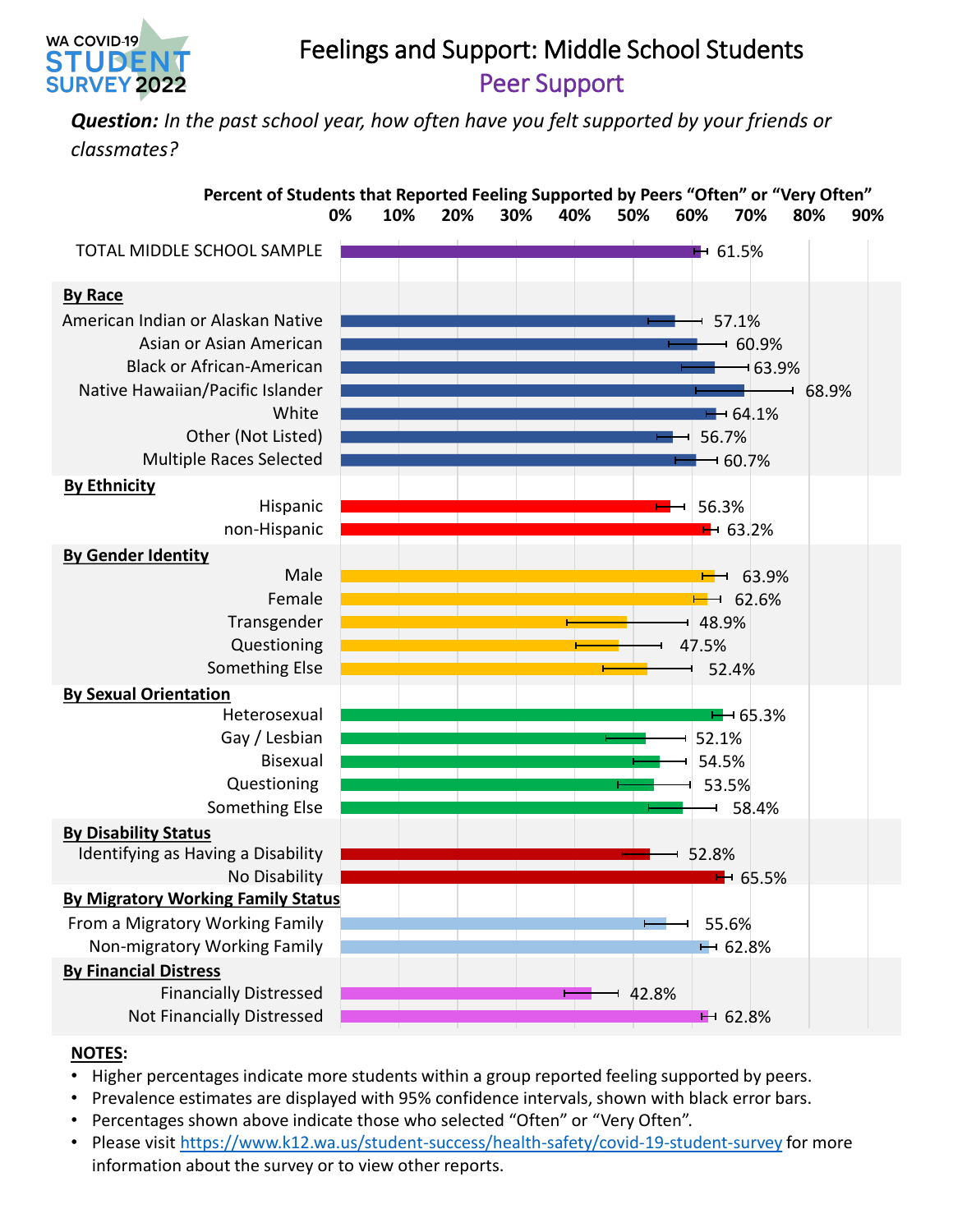

## Feelings and Support: Middle School Students Teacher Support

*Question: Thinking about this school year, how often have one or more of your teachers or adults at school checked in to see how you were doing?* 



- Higher percentages indicate more students within a group reported feeling supported by teachers.
- Prevalence estimates are displayed with 95% confidence intervals, shown with black error bars.
- Percentages shown above indicate those who selected "Sometimes", "Often" or "Always".
- Please visit <https://www.k12.wa.us/student-success/health-safety/covid-19-student-survey>for more information about the survey or to view other reports.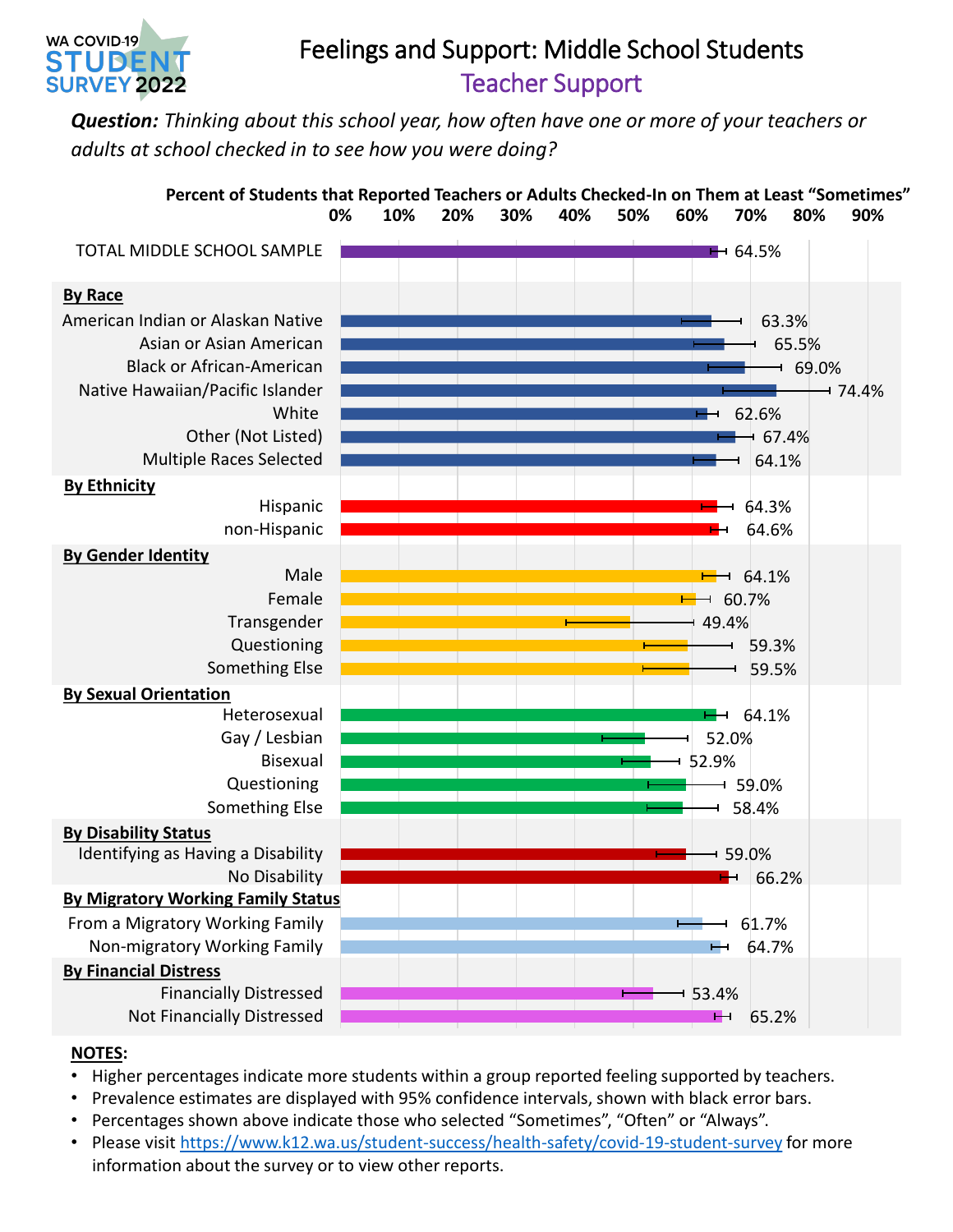

## Feelings and Support: Middle School Students Emotional Support

*Item: I get emotional support from others.* 



- Higher percentages indicate more students within a group reported getting emotional support from others.
- Prevalence estimates are displayed with 95% confidence intervals, shown with black error bars.
- Percentages shown above indicate those who selected "I do this a medium amount" or "I do this a lot".
- Please visit <https://www.k12.wa.us/student-success/health-safety/covid-19-student-survey>for more information about the survey or to view other reports.